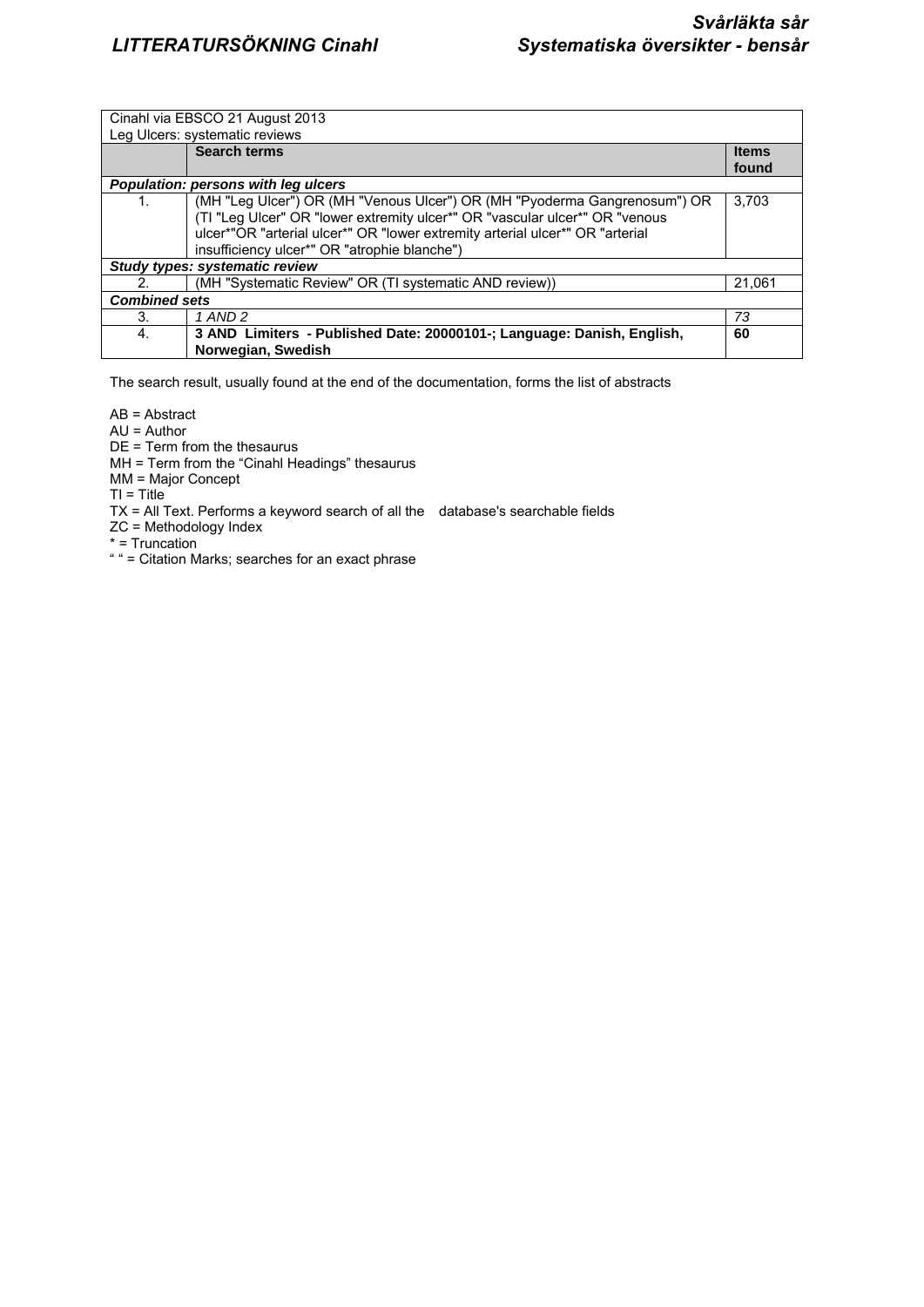| Cochrane via Wiley 22 August 2013          |                                                                                 |              |  |  |
|--------------------------------------------|---------------------------------------------------------------------------------|--------------|--|--|
| Leg Ulcers: systematic reviews             |                                                                                 |              |  |  |
|                                            | <b>Search terms</b>                                                             | <b>Items</b> |  |  |
|                                            |                                                                                 | found        |  |  |
| <b>Population: persons with leg ulcers</b> |                                                                                 |              |  |  |
| 1.                                         | Leg Ulcer[MeSH:NoExp] OR "Varicose Ulcer"[Mesh] OR "Pyoderma Gangrenosum"[Mesh] | CDSR/33      |  |  |
|                                            | OR "leg ulcer":ti,ab,kw                                                         | DARE/24      |  |  |
|                                            | Limits: from 2000                                                               | HTA/29       |  |  |

The search result, usually found at the end of the documentation, forms the list of abstracts

[AU] = Author

[MAJR] = MeSH Major Topic

[MeSH] = Term from the Medline controlled vocabulary, including terms found below this term in the MeSH **hierarchy** 

[MeSH:NoExp] = Does not include terms found below this term in the MeSH hierarchy Systematic[SB] = Filter for retrieving systematic reviews

 $|T1| = T$ itle

[TIAB] = Title or abstract

[TW] = Text Word

\* = Truncation

" " = Citation Marks; searches for an exact phrase

CDSR = Cochrane Database of Systematic Review CENTRAL = Cochrane Central Register of Controlled Trials, "trials" CRM = Method Studies DARE = Database Abstracts of Reviews of Effects, "other reviews" EED = Economic Evaluations

HTA = Health Technology Assessments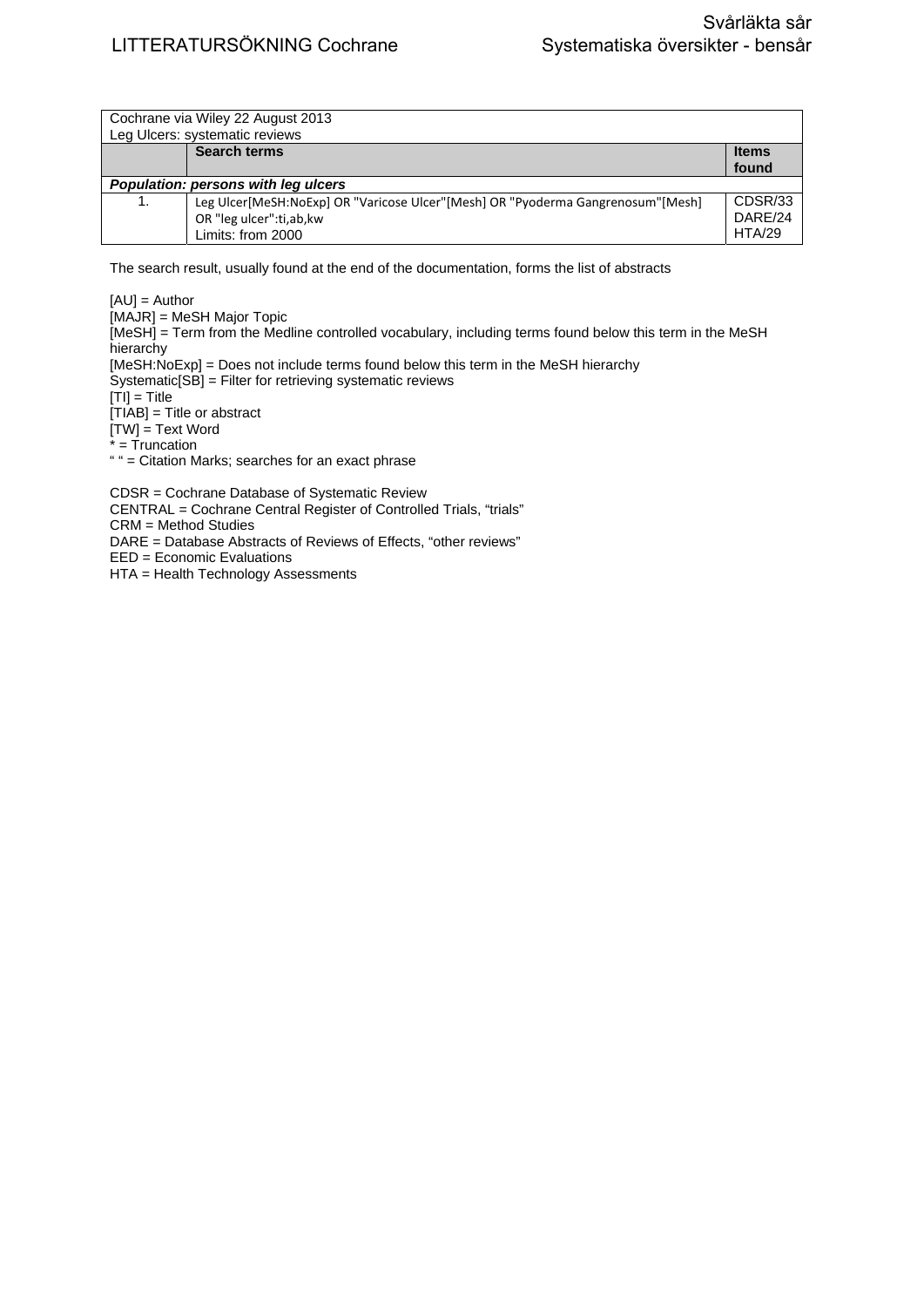| Embase via Embase.com 22 August 2013       |                                                                                                                  |                       |  |  |
|--------------------------------------------|------------------------------------------------------------------------------------------------------------------|-----------------------|--|--|
| Leg Ulcers: systematic reviews             |                                                                                                                  |                       |  |  |
|                                            | <b>Search terms</b>                                                                                              | <b>Items</b><br>found |  |  |
| <b>Population: persons with leg ulcers</b> |                                                                                                                  |                       |  |  |
| 1.                                         | 'leg ulcer'/exp OR "leg ulcer":ti OR "lower extremity ulcer":ti OR "vascular ulcer":ti OR                        | 12,302                |  |  |
|                                            | "venous ulcer":ti OR "arterial ulcer":ti OR "lower extremity arterial ulcer":ti OR "arterial                     |                       |  |  |
|                                            | insufficiency ulcer": ti OR "atrophie blanche": ti                                                               |                       |  |  |
| Study types: systematic review             |                                                                                                                  |                       |  |  |
| 2.                                         | 'systematic review'/exp OR (systematic:ti AND review*:ti)                                                        | 70.589                |  |  |
| <b>Combined sets</b>                       |                                                                                                                  |                       |  |  |
| 3.                                         | 1 AND 2                                                                                                          | 82                    |  |  |
| 4.                                         | 3 AND ([danish]/lim OR [english]/lim OR [norwegian]/lim OR [swedish]/lim)<br>AND [embase]/lim AND [2000-2014]/py | 74                    |  |  |
|                                            |                                                                                                                  |                       |  |  |

/de= Term from the EMTREE controlled vocabulary

/exp= Includes terms found below this term in the EMTREE hierarchy

/mj = Major Topic

:ab = Abstract

:au = Author

:ti = Article Title

:ti:ab = Title or abstract

\* = Truncation

" " = Citation Marks; searches for an exact phrase